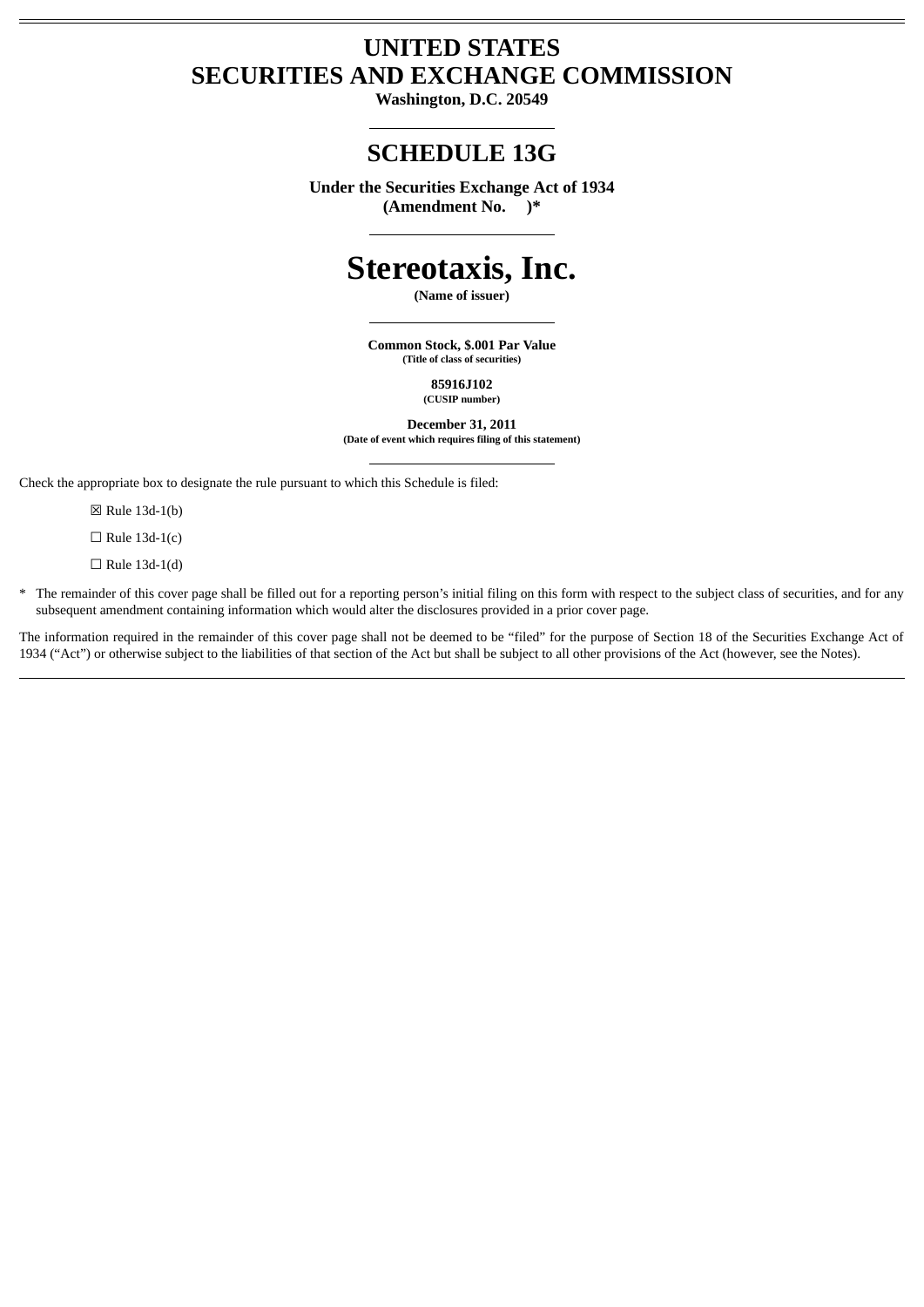## CUSIP No. 85916J102 Page 2 of 9 Pages

| (1)                                                                        | Names of reporting persons                                                                    |     |                                                   |
|----------------------------------------------------------------------------|-----------------------------------------------------------------------------------------------|-----|---------------------------------------------------|
|                                                                            | Prescott Group Capital Management, L.L.C.                                                     |     |                                                   |
| Check the appropriate box if a member of a group (see instructions)<br>(2) |                                                                                               |     |                                                   |
|                                                                            | (a) $\Box$                                                                                    |     | (b) $\Box$                                        |
| (3)                                                                        | SEC use only                                                                                  |     |                                                   |
| (4)                                                                        | Citizenship or place of organization                                                          |     |                                                   |
| State of Oklahoma                                                          |                                                                                               |     |                                                   |
|                                                                            |                                                                                               | (5) | Sole voting power                                 |
|                                                                            | Number of                                                                                     |     | 4,808,416                                         |
|                                                                            | shares<br>beneficially                                                                        | (6) | Shared voting power                               |
|                                                                            | owned by                                                                                      |     | $\bf{0}$                                          |
|                                                                            | each                                                                                          | (7) | Sole dispositive power                            |
|                                                                            | reporting<br>person                                                                           |     | 4,808,416                                         |
|                                                                            | with:                                                                                         | (8) | Shared dispositive power                          |
|                                                                            |                                                                                               |     | $\mathbf{0}$                                      |
| (9)                                                                        | Aggregate amount beneficially owned by each reporting person                                  |     |                                                   |
|                                                                            | 4,808,416                                                                                     |     |                                                   |
| (10)                                                                       | Check if the aggregate amount in Row (9) excludes certain shares (see instructions)<br>$\Box$ |     |                                                   |
| (11)                                                                       |                                                                                               |     | Percent of class represented by amount in Row (9) |
|                                                                            | $8.7\%**$                                                                                     |     |                                                   |
| Type of reporting person (see instructions)<br>(12)                        |                                                                                               |     |                                                   |
|                                                                            | IA                                                                                            |     |                                                   |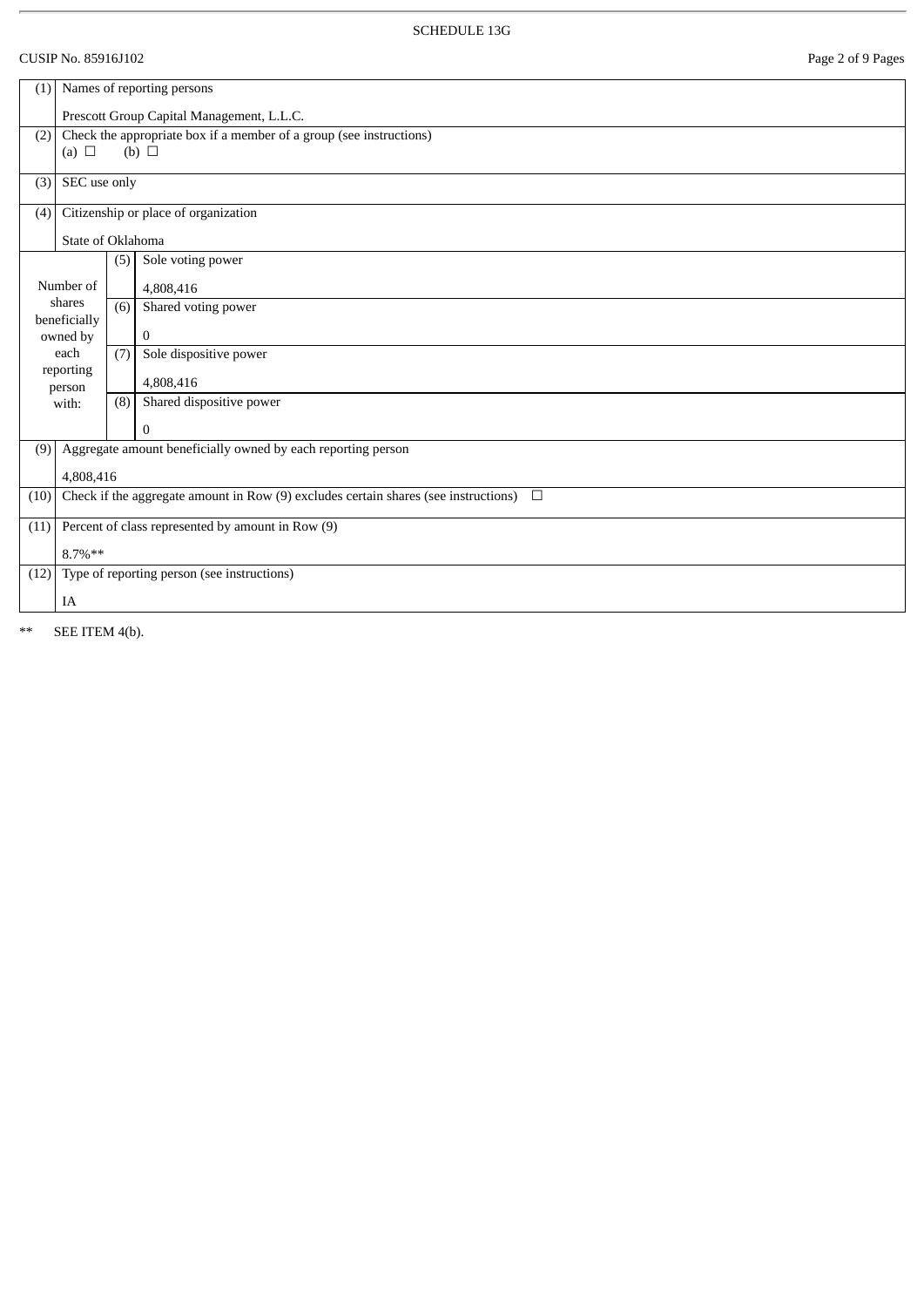## CUSIP No. 85916J102 Page 3 of 9 Pages

| (1)               | Names of reporting persons                                          |                                             |                                                                                               |  |  |
|-------------------|---------------------------------------------------------------------|---------------------------------------------|-----------------------------------------------------------------------------------------------|--|--|
|                   |                                                                     |                                             | Prescott Group Aggressive Small Cap, L.P.                                                     |  |  |
| (2)               | Check the appropriate box if a member of a group (see instructions) |                                             |                                                                                               |  |  |
|                   | (a) $\Box$                                                          |                                             | (b) $\Box$                                                                                    |  |  |
| (3)               | SEC use only                                                        |                                             |                                                                                               |  |  |
| (4)               |                                                                     |                                             | Citizenship or place of organization                                                          |  |  |
| State of Oklahoma |                                                                     |                                             |                                                                                               |  |  |
|                   |                                                                     | (5)                                         | Sole voting power                                                                             |  |  |
|                   |                                                                     |                                             |                                                                                               |  |  |
|                   | Number of<br>shares                                                 |                                             | $\mathbf{0}$                                                                                  |  |  |
|                   | beneficially                                                        | (6)                                         | Shared voting power                                                                           |  |  |
|                   | owned by                                                            |                                             | 4,808,416                                                                                     |  |  |
|                   | each                                                                | (7)                                         | Sole dispositive power                                                                        |  |  |
|                   | reporting<br>person                                                 |                                             | 0                                                                                             |  |  |
|                   | with:                                                               | (8)                                         | Shared dispositive power                                                                      |  |  |
|                   |                                                                     |                                             | 4,808,416                                                                                     |  |  |
| (9)               |                                                                     |                                             | Aggregate amount beneficially owned by each reporting person                                  |  |  |
|                   | 4,808,416                                                           |                                             |                                                                                               |  |  |
| (10)              |                                                                     |                                             | Check if the aggregate amount in Row (9) excludes certain shares (see instructions)<br>$\Box$ |  |  |
| (11)              |                                                                     |                                             | Percent of class represented by amount in Row (9)                                             |  |  |
|                   | $8.7\%**$                                                           |                                             |                                                                                               |  |  |
| (12)              |                                                                     | Type of reporting person (see instructions) |                                                                                               |  |  |
|                   | PN                                                                  |                                             |                                                                                               |  |  |
|                   |                                                                     |                                             |                                                                                               |  |  |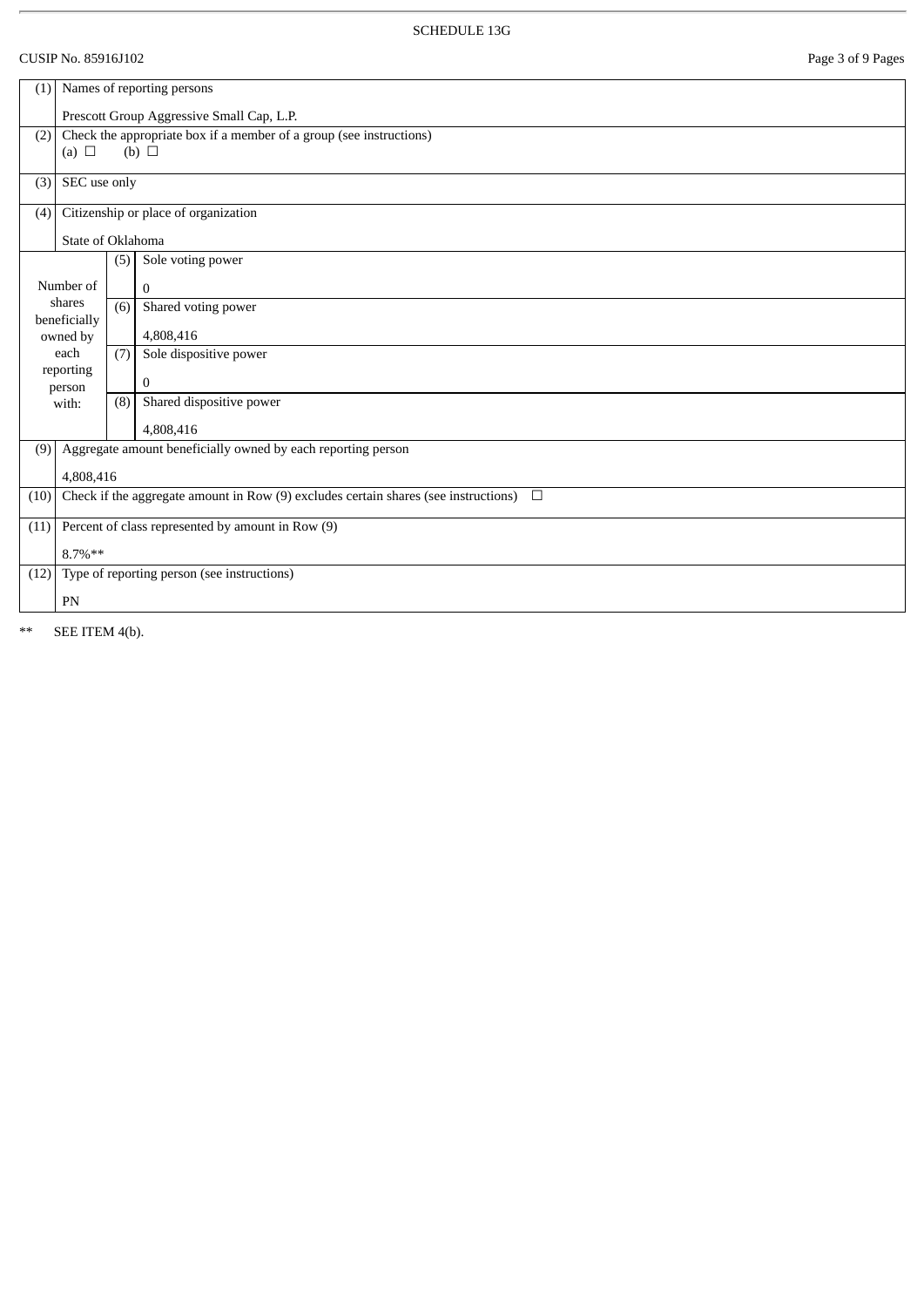## CUSIP No. 85916J102 Page 4 of 9 Pages

| (1)                                                                        | Names of reporting persons |     |                                                                                               |
|----------------------------------------------------------------------------|----------------------------|-----|-----------------------------------------------------------------------------------------------|
|                                                                            |                            |     | Prescott Group Aggressive Small Cap II, L.P.                                                  |
| Check the appropriate box if a member of a group (see instructions)<br>(2) |                            |     |                                                                                               |
|                                                                            | (a) $\Box$                 |     | (b) $\Box$                                                                                    |
| (3)                                                                        | SEC use only               |     |                                                                                               |
| (4)                                                                        |                            |     | Citizenship or place of organization                                                          |
| State of Oklahoma                                                          |                            |     |                                                                                               |
|                                                                            |                            | (5) | Sole voting power                                                                             |
| Number of                                                                  |                            |     | $\mathbf{0}$                                                                                  |
|                                                                            | shares<br>beneficially     | (6) | Shared voting power                                                                           |
|                                                                            | owned by                   |     | 4,808,416                                                                                     |
|                                                                            | each                       | (7) | Sole dispositive power                                                                        |
|                                                                            | reporting<br>person        |     | 0                                                                                             |
|                                                                            | with:                      | (8) | Shared dispositive power                                                                      |
|                                                                            |                            |     | 4,808,416                                                                                     |
| (9)                                                                        |                            |     | Aggregate amount beneficially owned by each reporting person                                  |
|                                                                            | 4,808,416                  |     |                                                                                               |
| (10)                                                                       |                            |     | Check if the aggregate amount in Row (9) excludes certain shares (see instructions)<br>$\Box$ |
| (11)                                                                       |                            |     | Percent of class represented by amount in Row (9)                                             |
|                                                                            | 8.7%**                     |     |                                                                                               |
| (12)<br>Type of reporting person (see instructions)                        |                            |     |                                                                                               |
|                                                                            | PN                         |     |                                                                                               |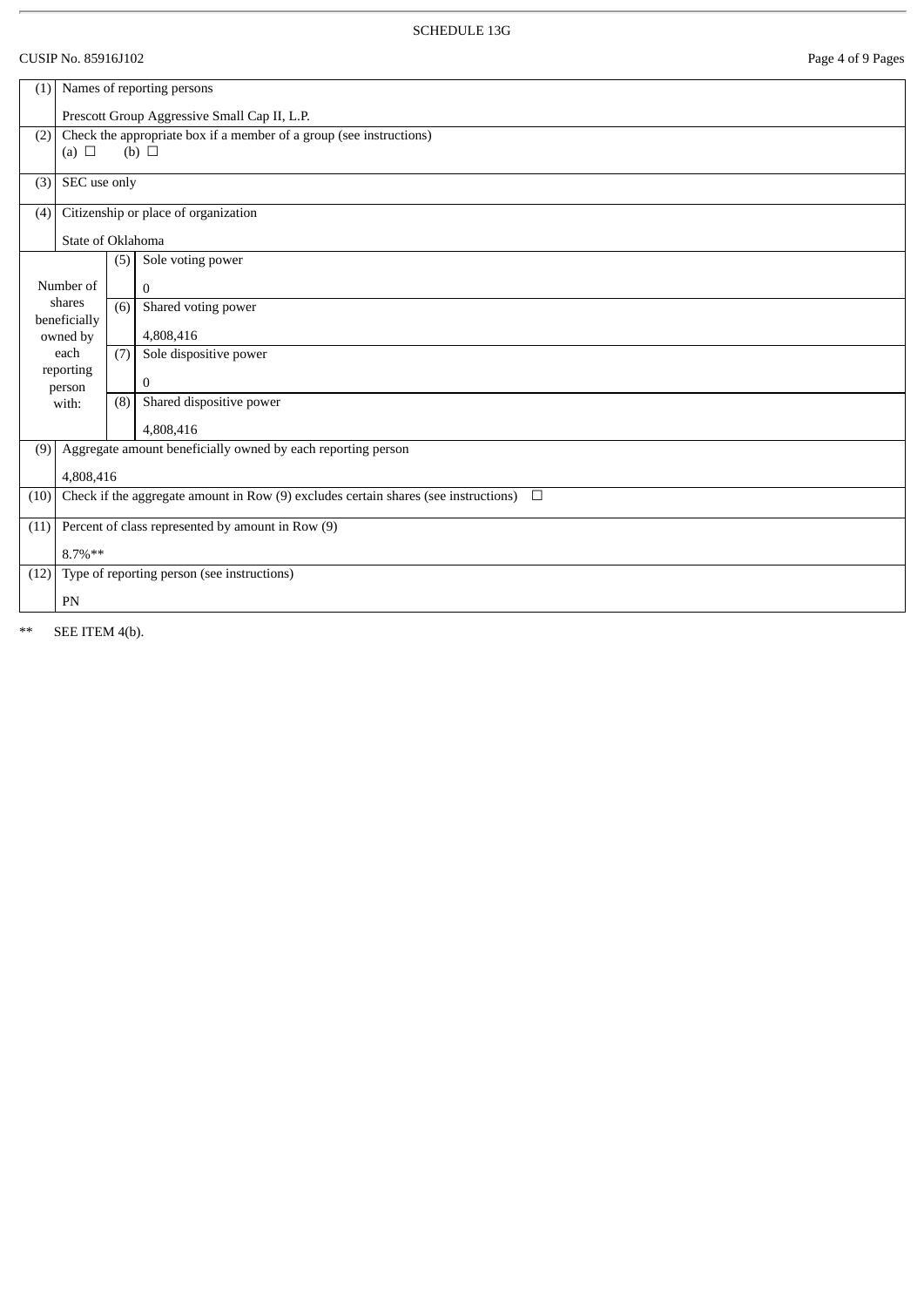## CUSIP No. 85916J102 Page 5 of 9 Pages

| (1)                                                                        | Names of reporting persons |     |                                                                                               |
|----------------------------------------------------------------------------|----------------------------|-----|-----------------------------------------------------------------------------------------------|
|                                                                            | Phil Frohlich              |     |                                                                                               |
| Check the appropriate box if a member of a group (see instructions)<br>(2) |                            |     |                                                                                               |
|                                                                            | (a) $\Box$                 |     | (b) $\Box$                                                                                    |
| (3)                                                                        | SEC use only               |     |                                                                                               |
| (4)                                                                        |                            |     | Citizenship or place of organization                                                          |
|                                                                            | U.S. Citizen               |     |                                                                                               |
|                                                                            |                            | (5) | Sole voting power                                                                             |
|                                                                            | Number of                  |     | 4,808,416                                                                                     |
|                                                                            | shares<br>beneficially     | (6) | Shared voting power                                                                           |
|                                                                            | owned by                   |     | $\bf{0}$                                                                                      |
|                                                                            | each                       | (7) | Sole dispositive power                                                                        |
|                                                                            | reporting<br>person        |     | 4,808,416                                                                                     |
|                                                                            | with:                      | (8) | Shared dispositive power                                                                      |
|                                                                            |                            |     | $\boldsymbol{0}$                                                                              |
| (9)                                                                        |                            |     | Aggregate amount beneficially owned by each reporting person                                  |
|                                                                            | 4,808,416                  |     |                                                                                               |
| (10)                                                                       |                            |     | Check if the aggregate amount in Row (9) excludes certain shares (see instructions)<br>$\Box$ |
| (11)                                                                       |                            |     | Percent of class represented by amount in Row (9)                                             |
|                                                                            | $8.7\%**$                  |     |                                                                                               |
| Type of reporting person (see instructions)<br>(12)                        |                            |     |                                                                                               |
|                                                                            | IN                         |     |                                                                                               |
|                                                                            |                            |     |                                                                                               |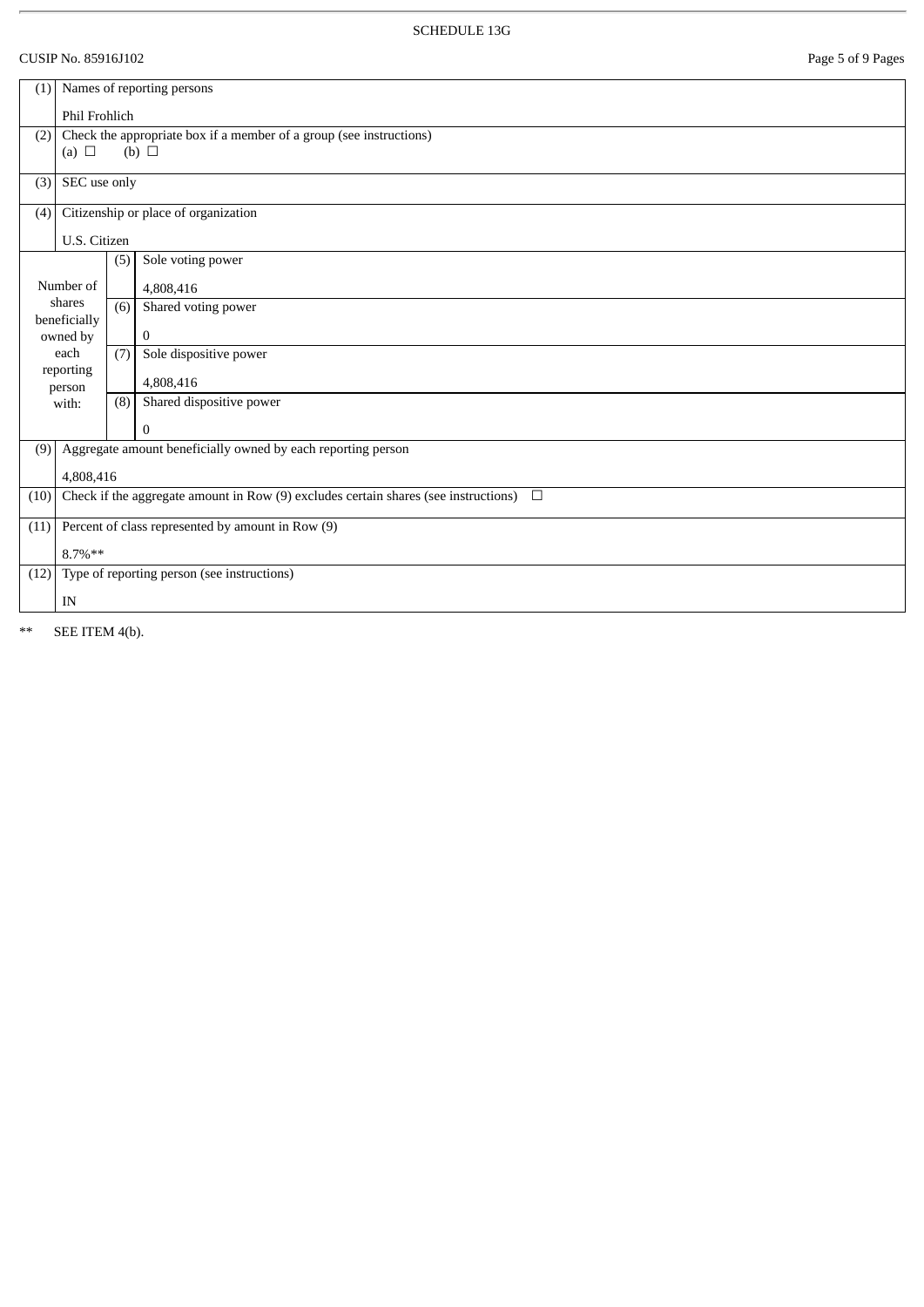#### CUSIP No. 85916J102 Page 6 of 9 Pages

This Schedule 13G (this "Schedule 13G") is being filed on behalf of Prescott Group Capital Management, L.L.C., an Oklahoma limited liability company ("Prescott Capital"), Prescott Group Aggressive Small Cap, L.P., an Oklahoma limited partnership ("Prescott Small Cap"), Prescott Group Aggressive Small Cap II, L.P., an Oklahoma limited partnership ("Prescott Small Cap II" and, together with Prescott Small Cap, the "Small Cap Funds"), and Mr. Phil Frohlich, the principal of Prescott Capital, relating to shares of Common Stock, \$.001 Par Value (the "Common Stock"), of Stereotaxis, Inc., a Delaware corporation (the "Issuer").

This Schedule 13G relates to shares of Common Stock of the Issuer purchased by the Small Cap Funds through the account of Prescott Group Aggressive Small Cap Master Fund, G.P., an Oklahoma general partnership ("Prescott Master Fund"), of which the Small Cap Funds are general partners. Prescott Capital serves as the general partner of the Small Cap Funds and may direct the Small Cap Funds, the general partners of Prescott Master Fund, to direct the vote and disposition of the 4,808,416 shares of Common Stock held by the Master Fund. As the principal of Prescott Capital, Mr. Frohlich may direct the vote and disposition of the 4,808,416 shares of Common Stock held by Prescott Master Fund.

#### **Item 1(a) Name of Issuer.**

Stereotaxis, Inc.

#### **Item 1(b) Address of Issuer's Principal Executive Offices.**

4320 Forest Park Avenue, Suite 100 St. Louis, MO 63108

#### **Item 2(a) Name of Person Filing.**

Prescott Group Capital Management, L.L.C. ("Prescott Capital"), Prescott Group Aggressive Small Cap, L.P. ("Prescott Small Cap"), Prescott Group Aggressive Small Cap II, L.P. ("Prescott Small Cap II" and, together with Prescott Small Cap, the "Small Cap Funds") and Mr. Phil Frohlich.

#### **Item 2(b) Address of Principal Business Office, or, if none, Residence.**

1924 South Utica, Suite 1120 Tulsa, Oklahoma 74104-6529

#### **Item 2(c) Citizenship or Place of Organization.**

Prescott Capital is an Oklahoma limited liability company. The Small Cap Funds are Oklahoma limited partnerships. Mr. Phil Frohlich is the principal of Prescott Capital and is a U.S. citizen.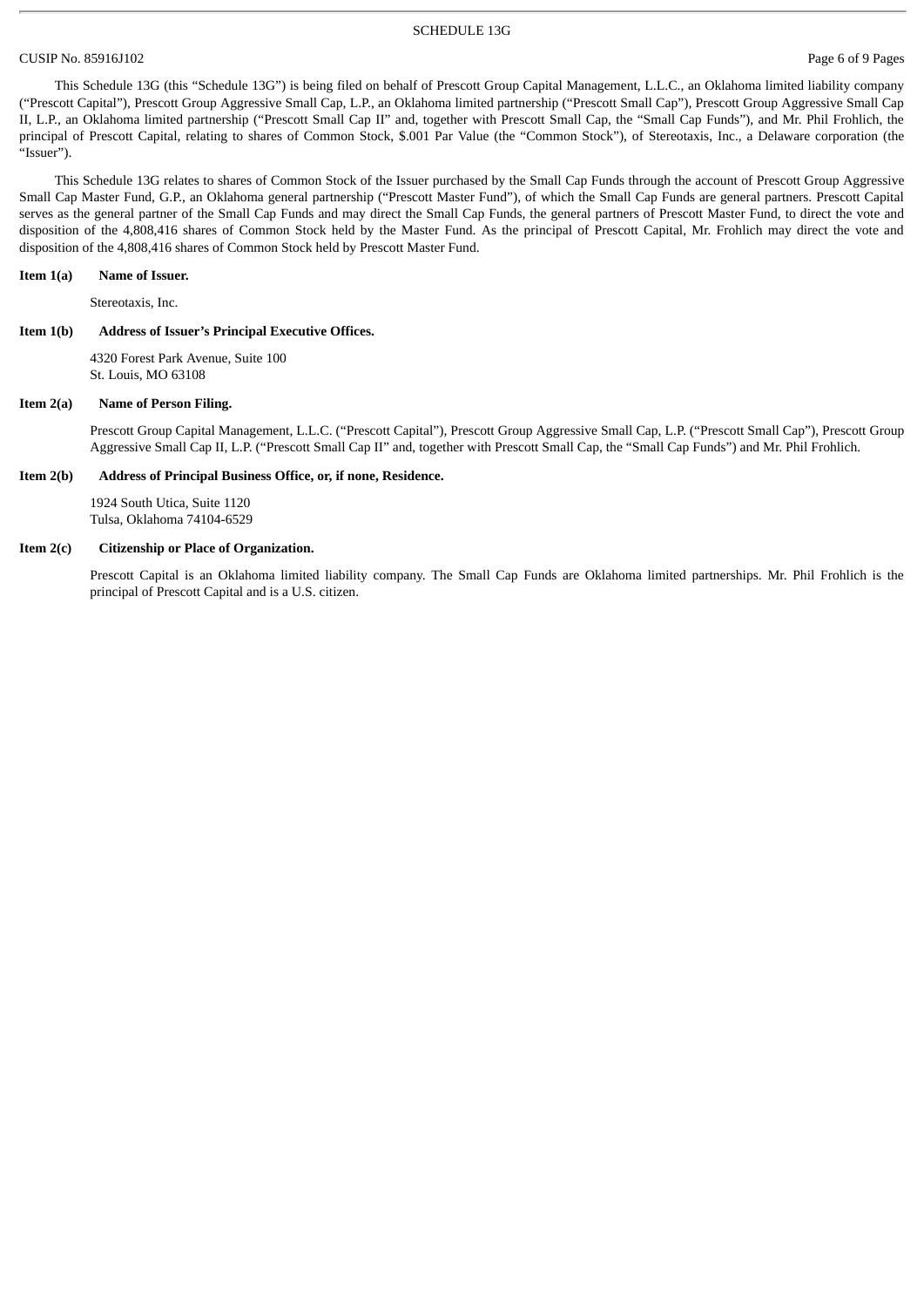CUSIP No. 85916J102 Page 7 of 9 Pages

#### **Item 2(d) Title of Class of Securities.**

Common Stock, \$.001 Par Value (the "Common Stock").

#### **Item 2(e) CUSIP Number.**

85916J102

#### **Item 3 Reporting Person.**

#### **If this statement is filed pursuant to Rule 13d-1(b), or 13d-2(b), check whether the person filing is a:**

- (a)  $\Box$  Broker or dealer registered under section 15 of the Act (15 U.S.C. 780).
- (b)  $\Box$  Bank as defined in section 3(a)(6) of the Act (15 U.S.C. 78c).
- (c)  $\Box$  Insurance company as defined in section 3(a)(19) of the Act (15 U.S.C. 78c).
- (d) ☐ Investment company registered under section 8 of the Investment Company Act of 1940 (15 U.S.C. 80a-8).
- (e)  $\boxtimes$  An investment advisor in accordance with §240.13d-1(b)(1)(ii)(E).
- (f)  $\Box$  An employee benefit plan or endowment fund in accordance with §240.13d-1(b)(1)(ii)(F).
- (g)  $\Box$  A parent holding company or control person in accordance with §240.13d-1(b)(1)(ii)(G).
- (h)  $\Box$  A savings association as defined in Section 3(b) of the Federal Deposit Insurance Act (12 U.S.C. 1813).
- (i)  $\Box$  A church plan that is excluded from the definition of an investment company under Section 3(c)(14) of the Investment Company Act of 1940 (15 U.S.C. 80a-3).
- (j)  $\Box$  Group, in accordance with §240.13d-1(b)(1)(ii)(J).

#### **Item 4 Ownership.**

- (a) Prescott Capital is the beneficial owner of 4,808,416 shares of Common Stock and Mr. Phil Frohlich is the beneficial owner of 4,808,416 shares of Common Stock.
- (b) Prescott Capital and Mr. Phil Frohlich are the beneficial owners of 8.7% of the outstanding shares of Common Stock. This percentage is determined by dividing 4,808,416 by 55,431,723, the number of shares of Common Stock issued and outstanding as of November 1, 2011, as reported in the Issuer's 10-Q filed on November 8, 2011.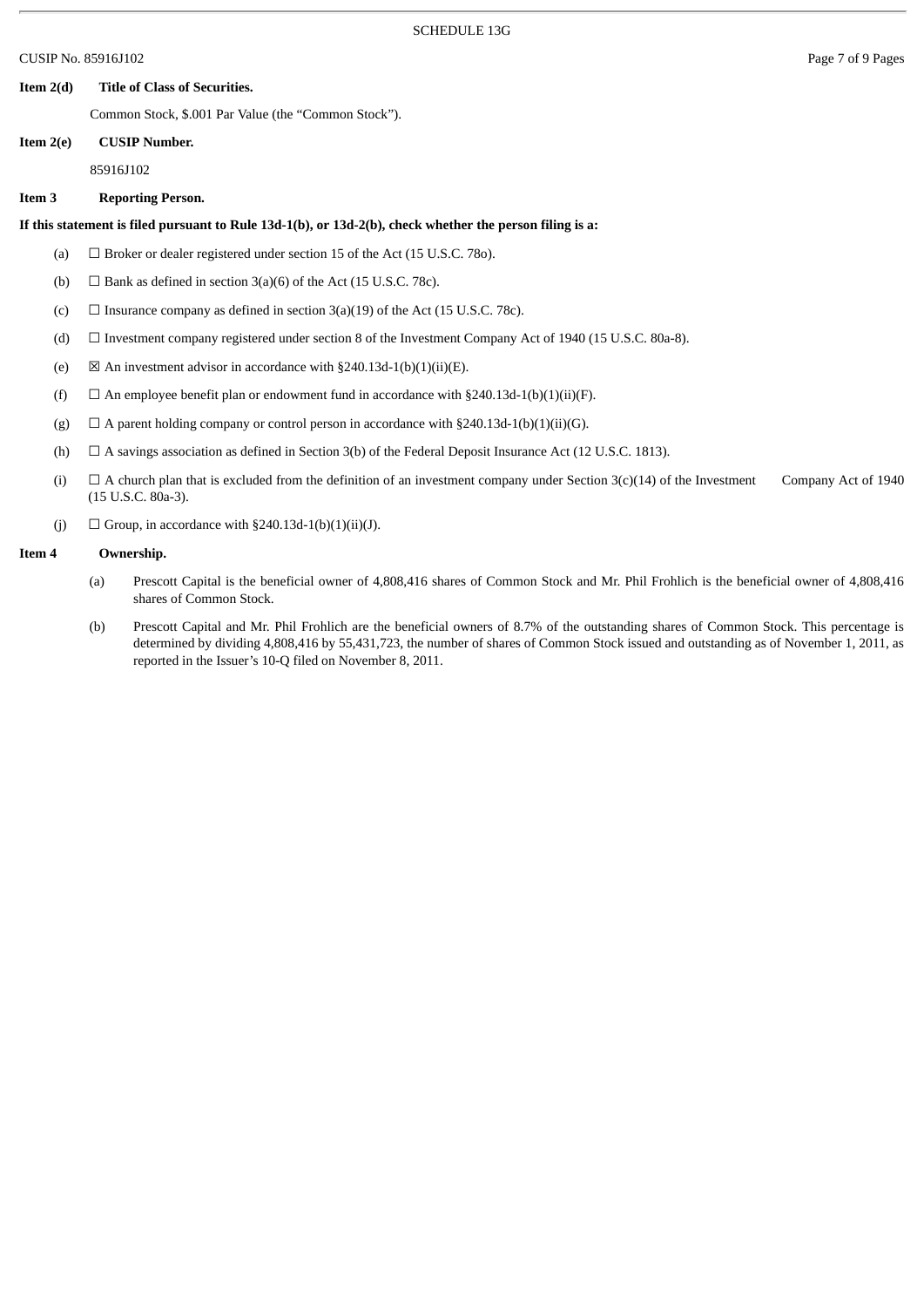CUSIP No. 85916J102 Page 8 of 9 Pages

(c) Prescott Capital, as the general partner of the Small Cap Funds, the general partners of Prescott Master Fund, may direct the Small Cap Funds to direct the vote and disposition of the 4,808,416 shares of Common Stock held by Prescott Master Fund. As the principal of Prescott Capital, Mr. Phil Frohlich may direct the vote and disposition of the 4,808,416 shares of Common Stock held by Prescott Master Fund.

| Item 5  | <b>Ownership of Five Percent or Less of a Class.</b>                                                                                                                                                                                                                                                                                                                                            |
|---------|-------------------------------------------------------------------------------------------------------------------------------------------------------------------------------------------------------------------------------------------------------------------------------------------------------------------------------------------------------------------------------------------------|
|         | Inapplicable.                                                                                                                                                                                                                                                                                                                                                                                   |
| Item 6  | <b>Ownership of More Than Five Percent on Behalf of Another Person.</b>                                                                                                                                                                                                                                                                                                                         |
|         | Inapplicable.                                                                                                                                                                                                                                                                                                                                                                                   |
| Item 7  | Identification and Classification of the Subsidiary which Acquired the Security Being Reported On by the Parent Holding Company.                                                                                                                                                                                                                                                                |
|         | Inapplicable.                                                                                                                                                                                                                                                                                                                                                                                   |
| Item 8  | <b>Identification and Classification of Members of the Group.</b>                                                                                                                                                                                                                                                                                                                               |
|         | Inapplicable.                                                                                                                                                                                                                                                                                                                                                                                   |
| Item 9  | <b>Notice of Dissolution of Group.</b>                                                                                                                                                                                                                                                                                                                                                          |
|         | Inapplicable.                                                                                                                                                                                                                                                                                                                                                                                   |
| Item 10 | Certification.                                                                                                                                                                                                                                                                                                                                                                                  |
|         | By signing below I certify that, to the best of my knowledge and belief, the securities referred to above were not acquired and are not held for the<br>purpose of or with the effect of changing or influencing the control of the issuer of the securities and were not acquired and are not held in<br>connection with or as a participant in any transaction having that purpose or effect. |

**Exhibits Exhibit 1**

Joint Filing Agreement dated February 7, 2012, between Prescott Capital, the Small Cap Funds and Mr. Phil Frohlich.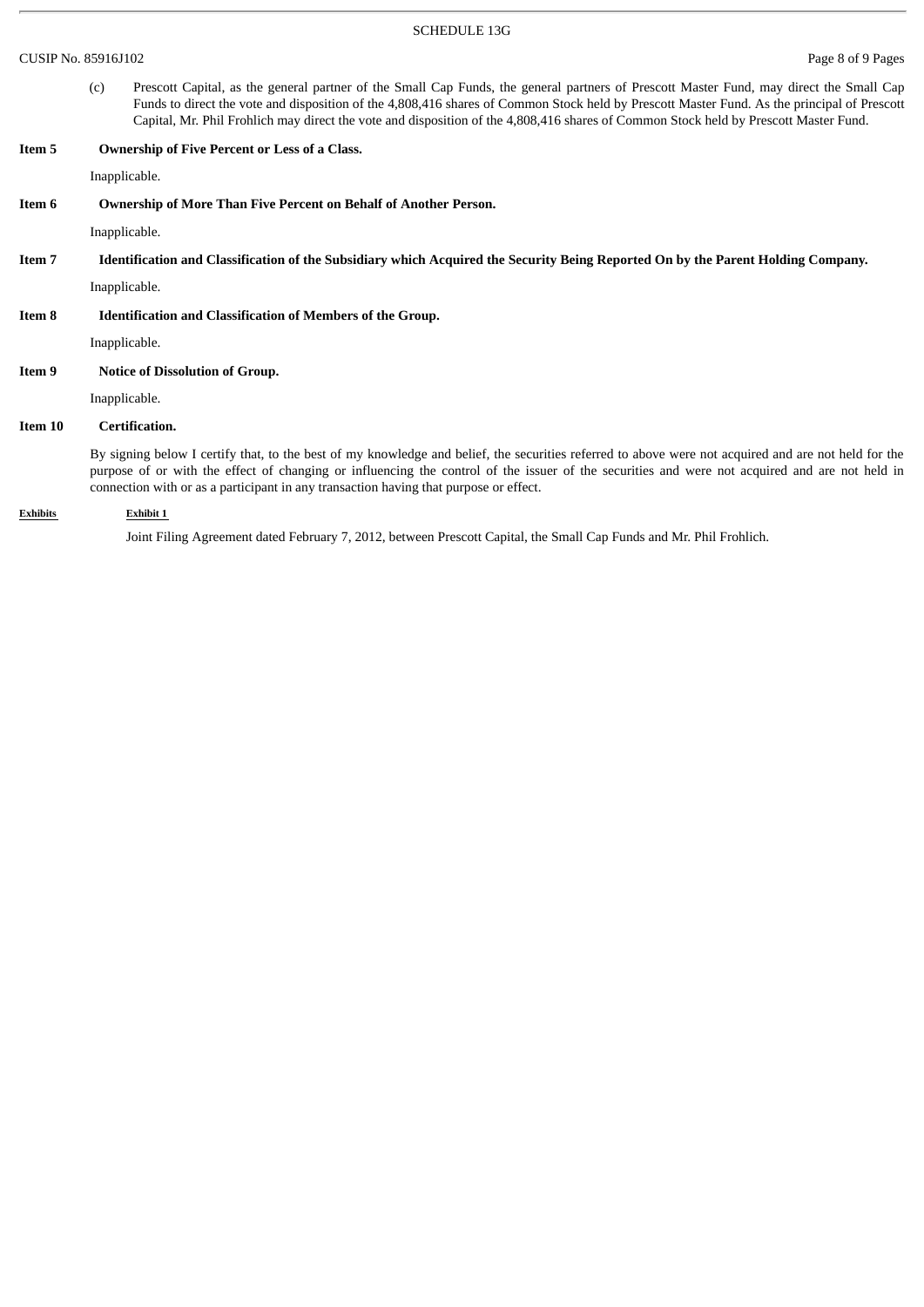#### **SIGNATURE**

After reasonable inquiry and to the best of my knowledge and belief, I certify that the information set forth in this statement is true, complete and correct.

Date: February 7, 2012

Prescott Group Capital Management, L.L.C.

By: /s/ Phil Frohlich

PHIL FROHLICH, Managing Member

Prescott Group Aggressive Small Cap, L.P.

By: Prescott Group Capital Management, L.L.C., its general partner

By: /s/ Phil Frohlich PHIL FROHLICH, Managing Member

Prescott Group Aggressive Small Cap II, L.P.

By: Prescott Group Capital Management, L.L.C., its general partner

By: /s/ Phil Frohlich PHIL FROHLICH, Managing Member

/s/ Phil Frohlich

Phil Frohlich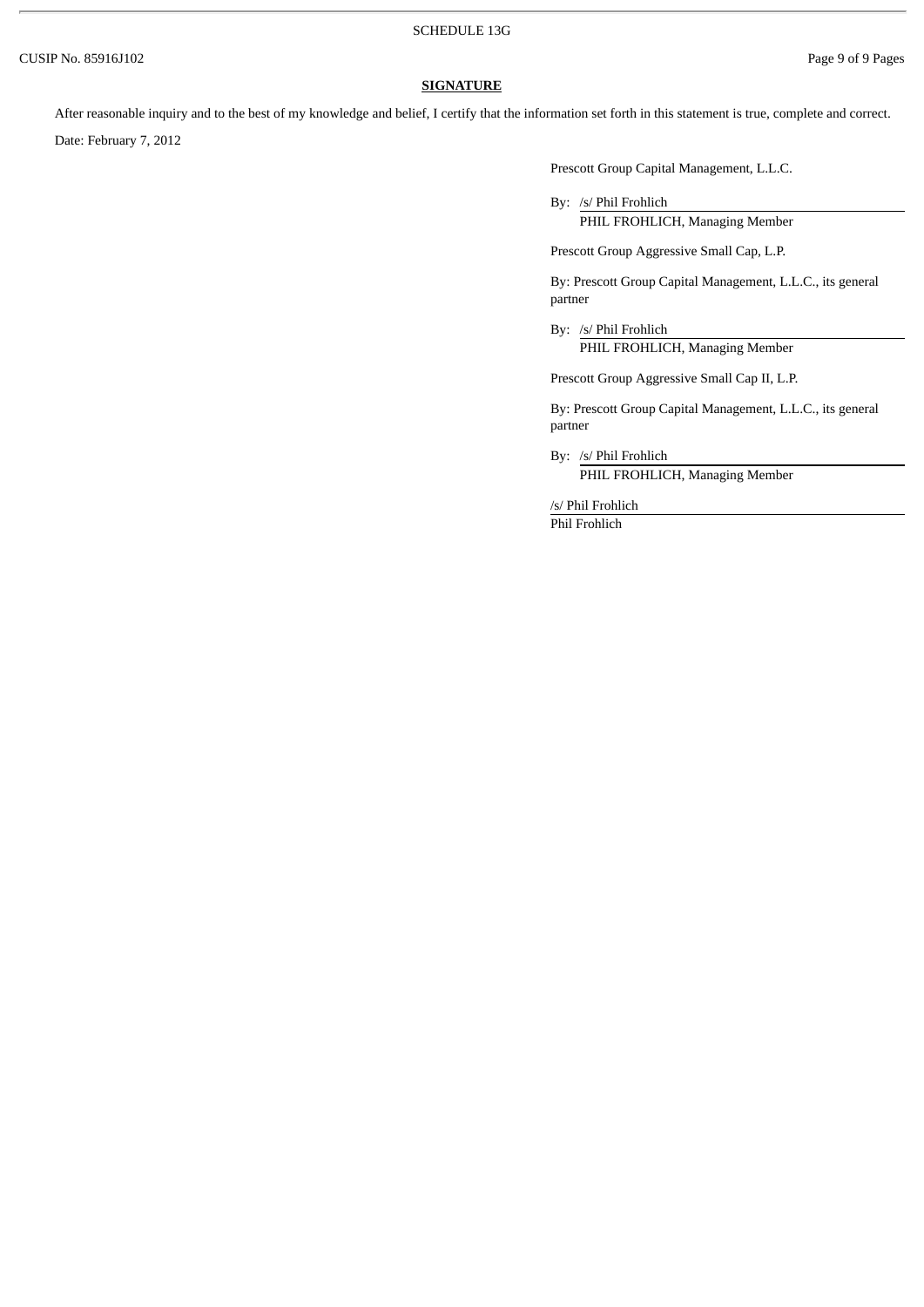#### **EXHIBIT 1**

#### **JOINT FILING AGREEMENT**

In accordance with Rule 13d-1(k) under the Securities Exchange Act of 1934, as amended, the undersigned agree to the joint filing on behalf of each of them of a Statement on Schedule 13G (including any and all amendments thereto) with respect to the Common Stock, \$.001 Par Value, of Stereotaxis, Inc., a Delaware corporation, and further agree that this Joint Filing Agreement shall be included as an Exhibit to such joint filings.

The undersigned further agree that each party hereto is responsible for the timely filing of such Statement on Schedule 13G and any amendments thereto, and for the accuracy and completeness of the information concerning such party contained therein; provided, however, that no party is responsible for the accuracy or completeness of the information concerning any other party, unless such party knows or has reason to believe that such information is inaccurate.

This Joint Filing Agreement may be signed in counterparts with the same effect as if the signature on each counterpart were upon the same instrument.

IN WITNESS WHEREOF, the undersigned have executed this Agreement as of February 7, 2012.

Prescott Group Capital Management, L.L.C.

By: /s/ Phil Frohlich

PHIL FROHLICH, Managing Member

Prescott Group Aggressive Small Cap, L.P.

By: Prescott Group Capital Management, L.L.C., its general partner

By: /s/ Phil Frohlich

PHIL FROHLICH, Managing Member